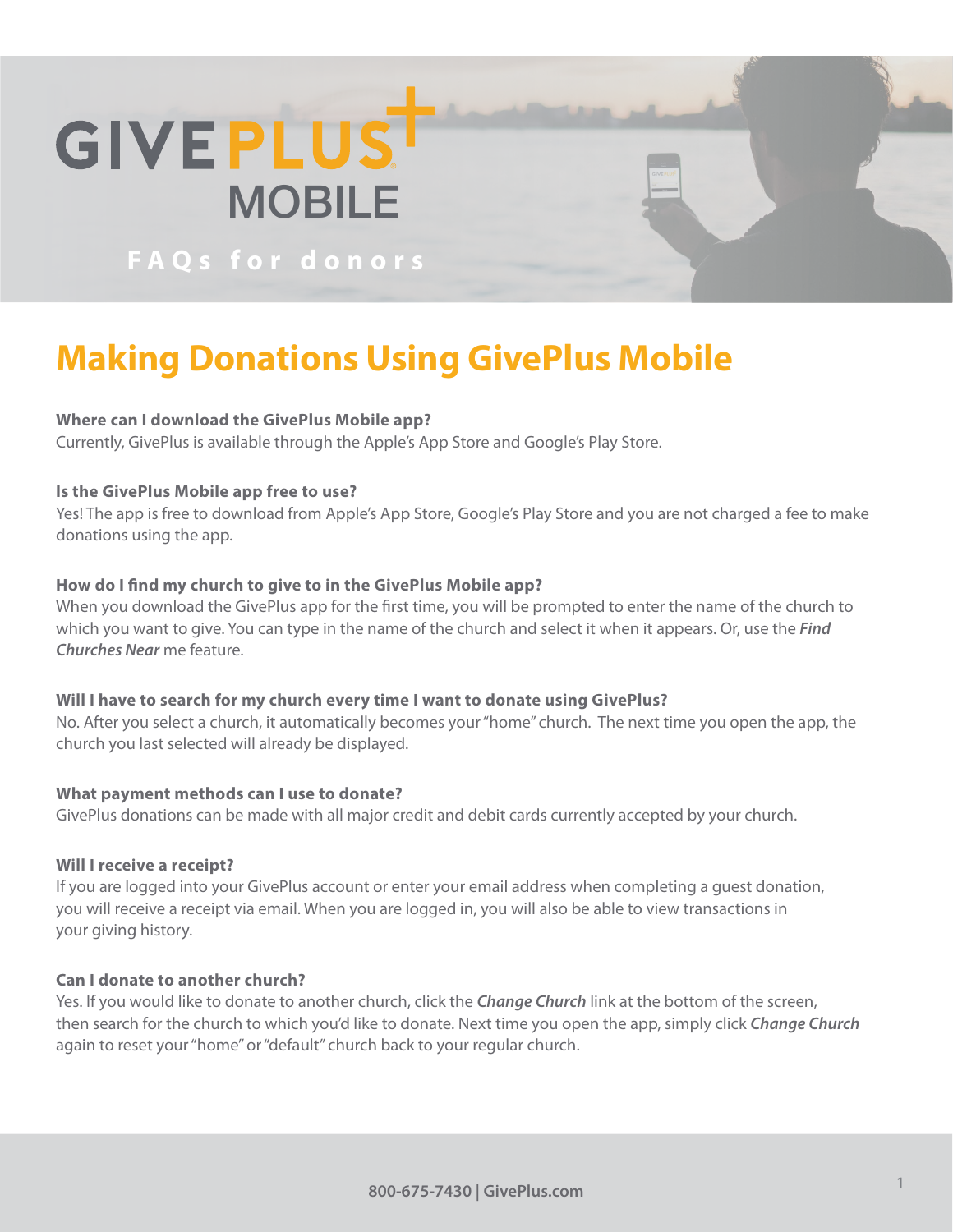

#### **Why can't I find the church I'd like to donate to?**

If you can't find a church, the church you are searching for may not use GivePlus to the church you are searching for may not use Vanco Payment Solutions to receive electronic donations, or it may not have GivePlus Mobile set up with Vanco. If the church you wish to give to is not listed, let the church know you would like to give electronically using the GivePlus app.

#### **When I make a donation, is my credit card information secure?**

Yes. Vanco Payment Solutions meets or exceeds all industry standards to safeguard your data. This includes leveraging technology and encryption to ensure that your data stays safe during transmission.

#### **I made a mistake and donated the wrong amount. How can I get a refund?**

Contact the church and they will be able to credit the amount donated in error back to your account – just like when you return an item you bought at a store or online.

#### **Can I set up recurring donations in GivePlus Mobile?**

Yes – if you are logged into your GivePlus account. You can select the frequency of the gift during the donation process. If you are giving to multiple funds, you can even set up different frequencies of recurring donations with each fund.

# **Can I delete or change a recurring donation?**

Yes – if you are logged into your GivePlus account. You will only be able to view and edit recurring donations you set up while you are, not were logged into the app. To make any changes to a recurring donation, simply delete the current donation and then set up a new recurring donation with the desired changes.

# **What donations are displayed in the GivePlus Mobile giving history?**

When you choose to create a GivePlus account, you can log into the app and view your giving history. This history will include electronic donations to all churches you've made when you were logged into the GivePlus Mobile app, or made via the church's online giving page. This also includes donations you made when you were logged into an account associated with the same email address as your GivePlus account. Any electronic donations made as a guest (without logging in) will not be visible in the app's giving history.